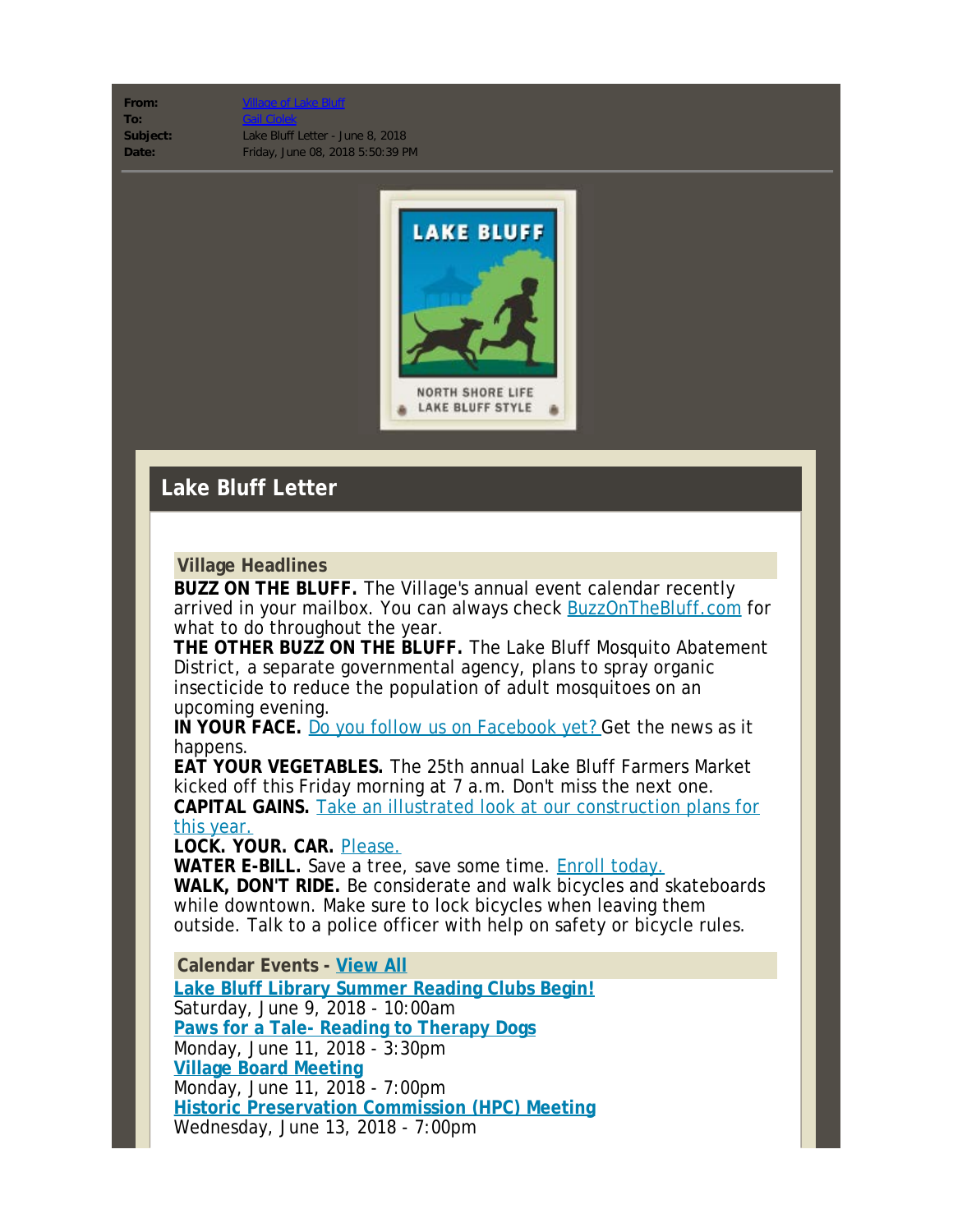**[The Men of Omaha Beach: Men's Luncheon](http://www.lakebluff.org/index.php?option=com_jevents&task=icalrepeat.detail&evid=3353&Itemid=107&acm=221_516)** Thursday, June 14, 2018 - 12:00pm

**Recent Board and Committee Actions**

*For more information, visit the Village's [meeting packets and videos](http://www.lakebluff.org/index.php?option=com_acymailing&ctrl=url&subid=221&urlid=2154&mailid=516) [page](http://www.lakebluff.org/index.php?option=com_acymailing&ctrl=url&subid=221&urlid=2154&mailid=516). Agendas and meeting materials are typically available the Friday before a meeting; videos within a week after the meeting; and minutes after they are approved at the next meeting of the public body. Not all meetings are recorded on video.*

*See an agenda item that interests you? Attend a meeting! Or - send your thoughts to [vlb@lakebluff.org](mailto:vlb@lakebluff.org).*

**Recent Architectural Board of Review Meeting (June 6):**

Approved a sign permit and exemption request by Whitehead Studios (36 E. Center Avenue).

**There will be no Committee of the Whole on June 11.**

**Upcoming Village Board Meeting (June 11).** The Board will consider:

- Appointment of Tim Callahan to the Architectural Board of Review.
- Construction contracts for improvements to the Fire Station and the Water Tower.
- Updated intergovernmental agreement concerning the Northern Illinois Police Alarm System (100+ agency special tactical squad for emergencies and crowd control).
- Implementation of pay-by-phone parking in the Metra commuter lot.

**Upcoming Historic Preservation Commission Meeting (June 13):**

- Landmark nomination for 673 Maple Avenue.
- Consideration of a demolition permit application for accessory structures at 700 E. Center Avenue (Landmarked Property).
- Continued strategic planning and visioning; discussion of historic architecture survey.

In the event that Meeting Agenda links do not properly function, subscribers may find agendas posted on the Home Page at [www.lakebluff.org](http://www.lakebluff.org/?acm=221_516). All Board and Commission [Meeting Minutes](http://www.lakebluff.org/government/agendas-and-minutes?acm=221_516) are generally approved at the next regular meeting and posted on the website the following day.

To ensure email from the Village of Lake Bluff is delivered to your inbox (not bulk or junk folders) please add [vlb@lakebluff.org](mailto:vlb@lakebluff.org) to your address book. Please DO NOT REPLY to this email. If you no longer wish to receive emails from the Village of Lake Bluff please [UNSUBSCRIBE](http://www.lakebluff.org/index.php?subid=221&option=com_acymailing&ctrl=user&task=out&mailid=516&key=fd32a444df0c9e50a1c12948c6a4971b).